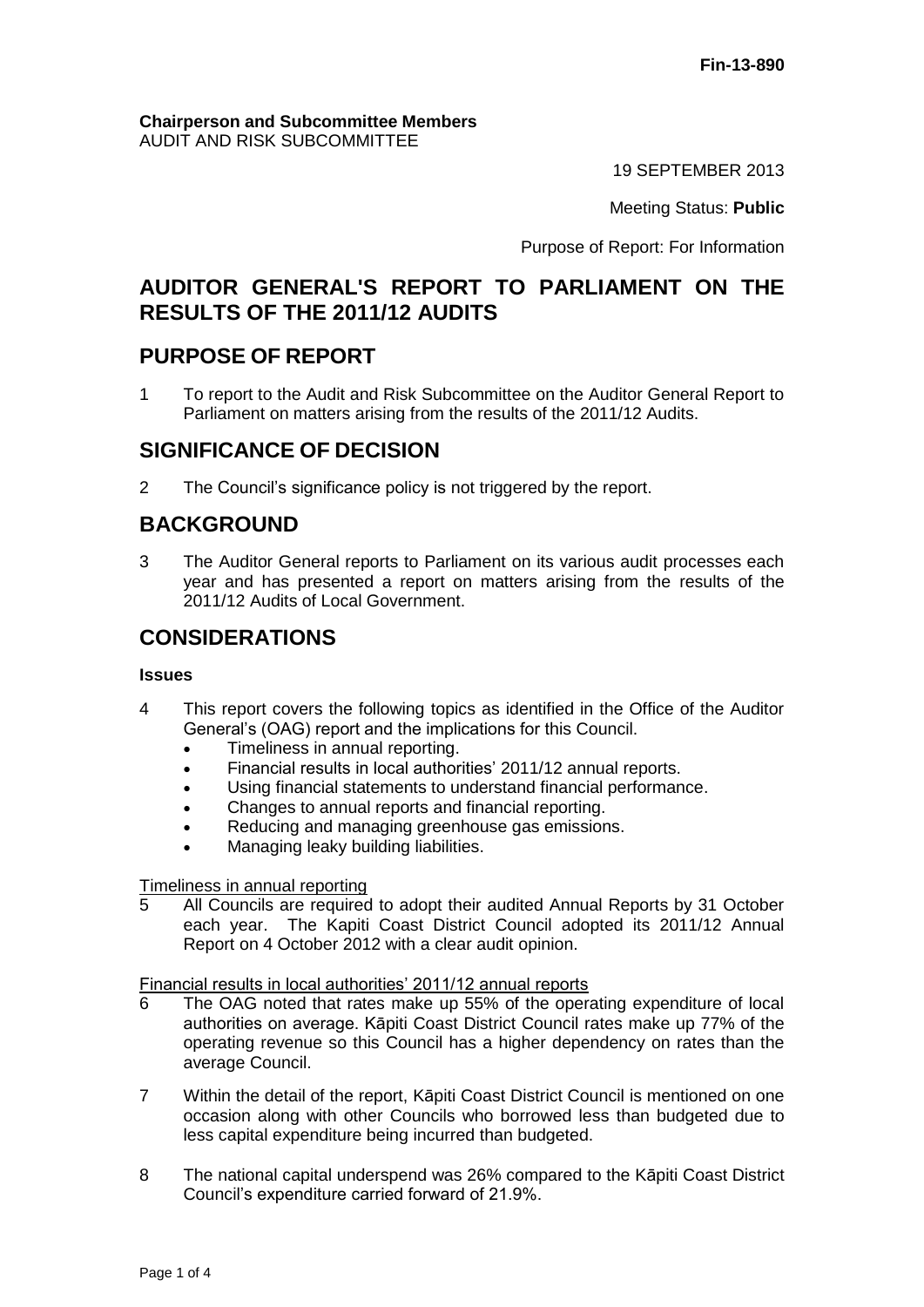9 Key Issue covered in the Auditor General in the report is as follows *(page 17 clause 3.13):*

> *"Debt – Conversely, some local authorities borrowed less because of lower capital expenditure during the year and rescheduling or reprioritising projects. Some larger local authorities - Greater Wellington Regional Council, Hamilton City Council, Kāpiti Coast District Council, Marlborough District Council, Nelson City Council, New Plymouth District Council, Palmerston North City Council and Queenstown-Lakes District Council – collectively took out \$245 million less debt than budgeted."*

Using financial statements to understand financial performance<br>10 The OAG has developed a set of indicators that have been

- The OAG has developed a set of indicators that have been applied to financial data in local authorities' annual reports to better understand financial performance and also their analysis of the potential for financial uncertainty and risk in local authorities.
- 11 The OAG has concluded that positively, local authorities are showing improvements in their capabilities to plan, budget and deliver the financial resources required to meet their service delivery objectives. Operationally, the local government sector remains strong in this aspect. Debt levels have remained within a reasonable range. Local authorities' ability to service that debt is also strong and consistent throughout the sector. The indicators of longterm sustainability are all within a reasonable range, implying some robustness in the capability to manage longer-term uncertainties.
- 12 Using these sets of indicators on the 2011/12 Annual Reports the Auditor General concluded that local authorities are operating sustainably and appear to be resilient to short term uncertainties and are improving the accuracy of delivering against their forecasting.
- 13 The OAG will continue to assess local authorities' financial performance through a set of indicators and the comparison of actual performance against that budgeted will continue to add valuable insight in the financial performance and risks in the local government sector.

Changes to annual reports and financial reporting

- 14 The changes to the 2012/13 Annual Reports include information required by the Transparency, Accountability and Financial Management (TAFM) amendments. In 2012 the Act was amended again as part of the reform of local government to include some other reporting requirements. These requirements include:
	- a funding impact statement for each group of activities compared to what was budgeted in the long-term plan, and a funding impact statement for the whole of the local authority compared to the previous financial year, which must be presented in the format set out in the Local Government (Financial Reporting) Regulations 2011;
	- for each group of activities, a statement comparing budgeted capital expenditure with the amount spent to meet additional demand, improve services, and replace assets;
	- for each group of activities, a statement about internal borrowing, including amounts borrowed and repaid during the year and interest paid;
	- information about the purpose and activities of each reserve fund set aside by the local authority, and financial information about each fund; and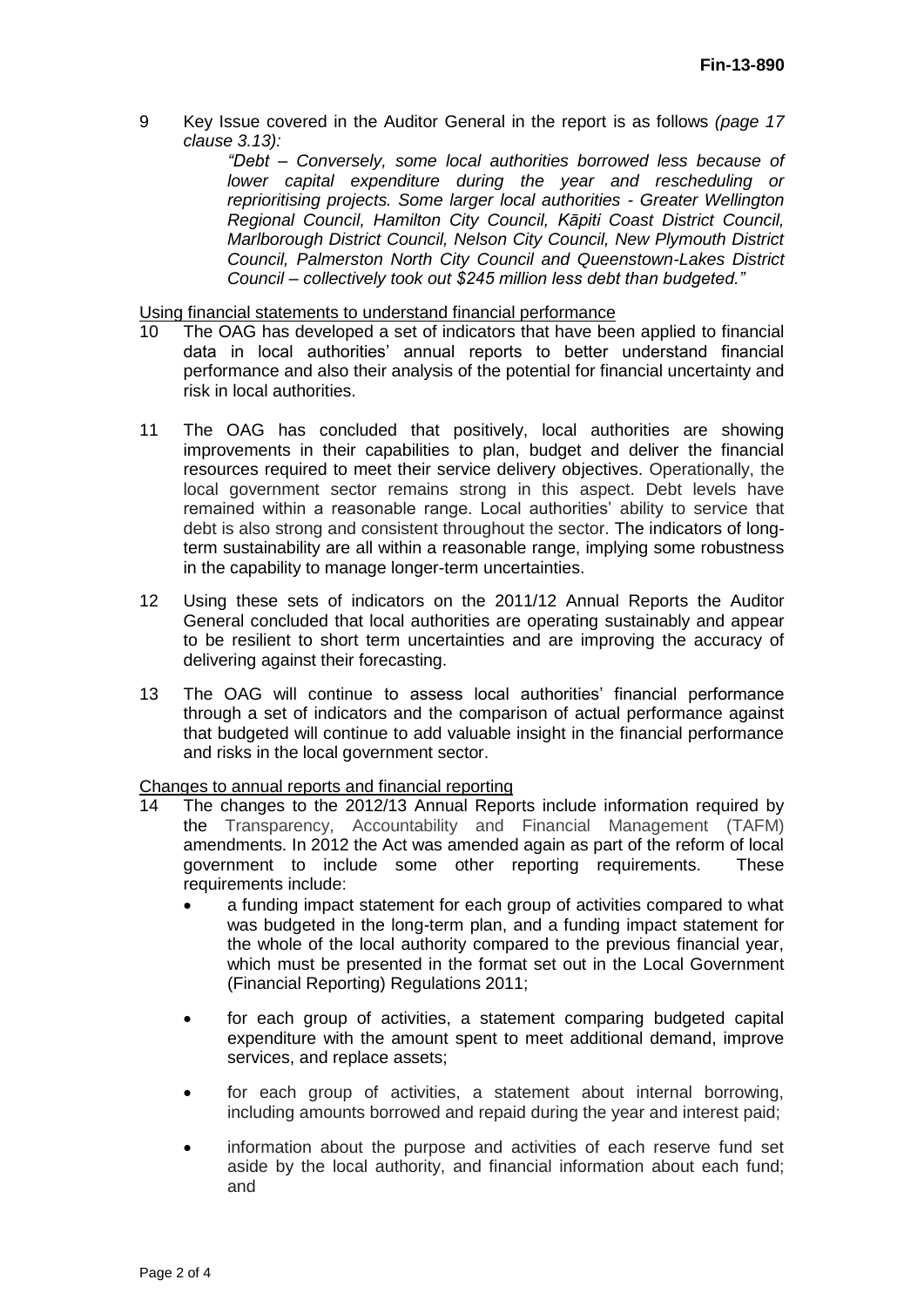- a report on the number of employees in different pay bands.
- 15 Also there have been strategic changes to the financial reporting framework. The External Reporting Board (XRB) has been responsible for preparing and setting the standards for financial reporting since 1 July 2011. The strategy that they have been working towards distinguishes three classes of entities:
	- for profit entities in the public and private sectors:
	- public benefit entities in the public sector; and
	- public benefit entities in the not-for-profit sector.
- 16 This new financial reporting framework will affect how public entities in the public sector report. Depending on the nature and size they can report under one of four categories.
- 17 The categories for public benefit entities in the public sector are:
	- full reporting (tier 1);
	- reduced disclosure reporting (tier 2);
	- simple format accrual reporting (tier 3); and
	- simple format cash reporting (tier 4).
- 18 The size criteria for allocating public benefit entities in the public sector to tiers are:
	- tier 1 operating expenditure of more than \$30 million;
	- tier 2 operating expenditure between \$2 million and \$30 million;
	- tier 3 operating expenditure of less than \$2 million; and
	- tier 4 only if permitted by legislation (expected to be for small entities).
- 19 Clearly this Council is a tier 1 Council and will be required to provide full reporting under the new standards once set.
- 20 The XRB has set up a sub-board called the New Zealand Accounting Standards Board (NZASB). This NZASB is preparing the financial reporting standards that will be used when the new financial reporting framework is fully operational.
- 21 If is proposed that the new financial reporting standards will apply for reporting periods beginning on or after 1 July 2014.
- 22 The Audit & Risk Subcommittee will be kept informed of the changes to the Financial Reporting Standards as they take shape.

# Reducing and managing greenhouse gas emissions<br>23 Kāpiti Coast District Council, along with aro

Kāpiti Coast District Council, along with around a third of local authorities, measures its greenhouse gas emissions and this Council has plans to continue to reduce those greenhouse emissions. The Kāpiti Coast District Council is the first Council in the Country to gain admission to the prestigious Carbon Emissions Measurement and Reduction Scheme (CEMARS). CEMARS is run by Landcare Research and recognises organisations that can independently verify they have measured and reduced greenhouse gas emissions. Council has calculated its corporate carbon footprint using the internationally recognised ISO 14064 standard and adopted an emissions management and reduction plan for the organisation. This Council is planning and working towards achieving the planned target of a 45% reduction in operational emissions in 2014/15, compared to the baseline year of 2009/10.